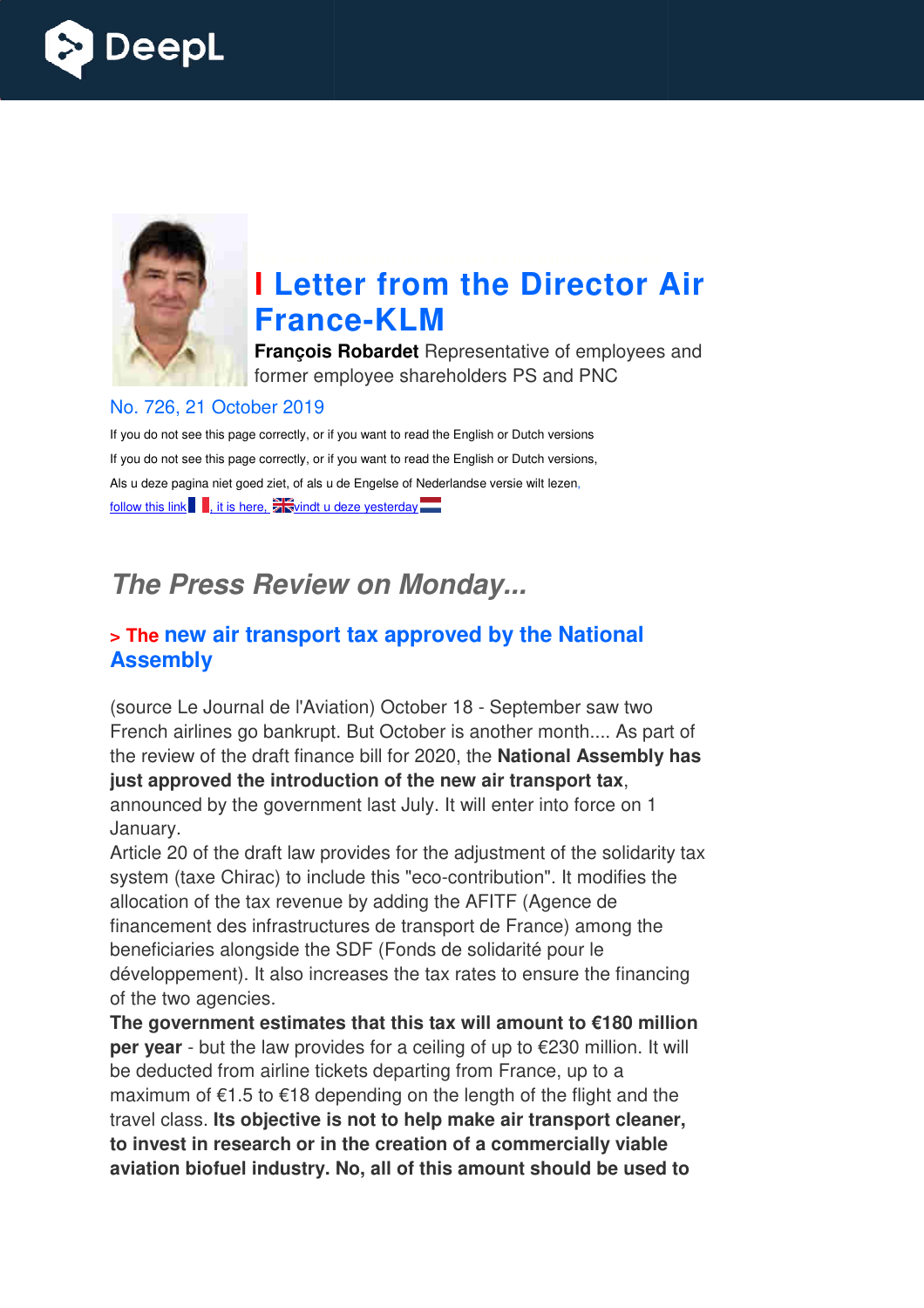**finance so-called clean daily transport, in particular trains.** 

**Elisabeth Borne, Minister for Ecological and Solidarity Transition**, assures that it will not further affect the competitiveness of the French flag since 62% of it will be supported by foreign companies. "The government has made the choice that air transport should participate in environmentally friendly infrastructure, particularly rail transport. We do it in very reasonable proportions. "It **considers it normal that "air transport contributes to the financing of mobility in all territories".** 

 But the pill is having trouble getting through to the airlines, already crushed by their lack of competitiveness and disgusted by the failure of the foundations. SCARA, one of their unions, points out that "the aircraft has the particularity in France of being the only mode of transport to pay for and finance all its infrastructure, as well as many of the missions normally assigned to the State, such as airport security" and that it also pays "taxes to help soundproof the housing of people living near airports" for example. (...)

*My comment:* First of all, a clarification: this new tax, like the solidarity tax (known as the Chirac tax), will not apply to connecting passengers.

France is not the only country in Europe to apply an eco-contribution to air transport:

. The Netherlands announced at the end of last year that KLM will have to pay an additional 240 million euros: 140 million euros in aviation tax to the Treasury and 100 million euros for noise pollution

. In Germany, the government has decided to introduce a new tax for the development of rail links, estimated at  $\epsilon$ 740 million per year (see below)

. In England, the Air Passenger Duty, whose aim is to limit the climate impact of air transport, will bring in 4.3 billion euros for the British State in 2019.

While the amounts differ from country to country, one constant is that airlines regret that the proceeds of these taxes are not allocated to research into alternatives to kerosene, which would reduce CO2 emissions.

### **> Germany will drastically increase its tax on airline tickets**

(source Les Échos) October 16 - The first effects of the climate plan, presented on September 20 by Angela Merkel, will soon be felt. The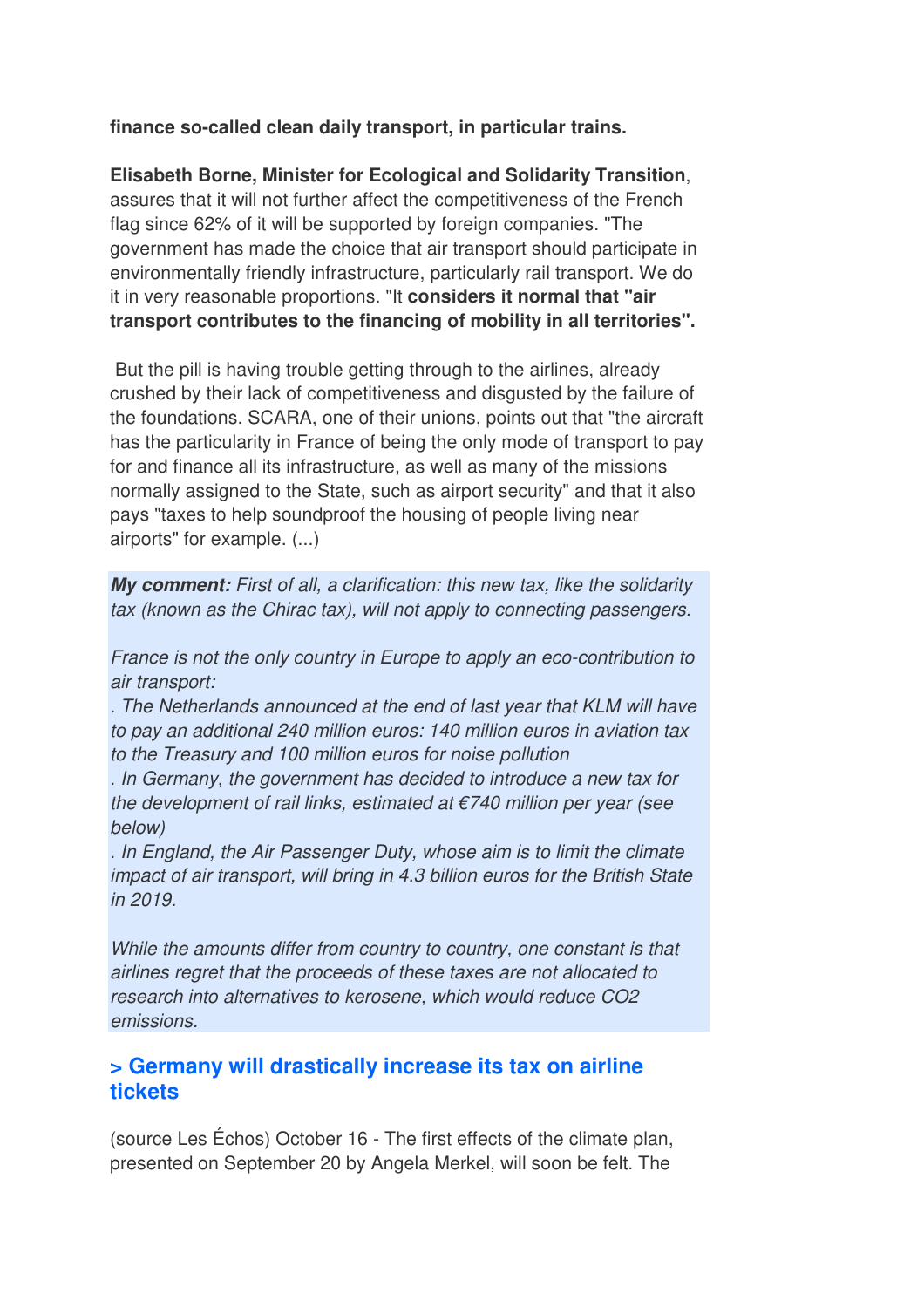**German Council of Ministers adopted on** Wednesday **a draft law providing for a 74% increase in air ticket taxes for domestic and domestic flights and a 41% increase for long-haul flights**. The text, detailing tax measures to promote more virtuous behaviour in transport, housing and energy production, has yet to be discussed in the Bundestag.

(...) The government wants to encourage consumers to prefer the train when the alternative exists. He had already announced a reduction in VAT on long-distance train tickets from 19% to 7% as of 1 January 2020. "**Rail travel should not only become cheaper, but flights will also be more expensive,**" he said in a statement.

In detail, taxes on domestic and European flights from Germany will increase by €5.53 to €13.03. Long-distance flights will increase by around 10 and 16 euros, depending on whether or not they exceed 6,000 kilometres in distance. In total, the invoice may be around 60 euros for the longest journeys. By way of comparison, France has planned a fairly similar eco-contribution, ranging from €1.5 to €18 per ticket, which should bring in €180 million per year from 2020.

**The German government expects an additional €740 million in tax revenue to be used to finance the reduction in VAT on longdistance train tickets.** For a long time a poor relation of the country's transport policy, rail is thus the main beneficiary of this shift to drastically reduce CO2 emissions. The climate package also provides for an additional €20 billion by 2030 to modernise rail infrastructure and increase Deutsche Bahn's capacity. The stated objective is to double the number of users of this environmentally friendly means of transport

by 2030. In a tough international competitive environment, Germany will find itself among the countries with the highest taxes. (...) Only Great Britain and Australia have (...) higher taxes. (...)

*My comment:* In Germany as in France, the proceeds of the new tax are intended to finance rail transport, not to implement a policy to reduce CO2 emissions from aircraft.

### **> Air France KLM and China Eastern extend their joint venture to Virgin Atlantic**

(source Agefi-Dow Jones) 16 October - **Air France-KLM announced on Wednesday that Air France, KLM and China Eastern have signed a memorandum of understanding to integrate the British Virgin Atlantic into their existing joint venture**.

This new configuration of the joint venture is scheduled to come into effect in spring 2020, Air France-KLM said.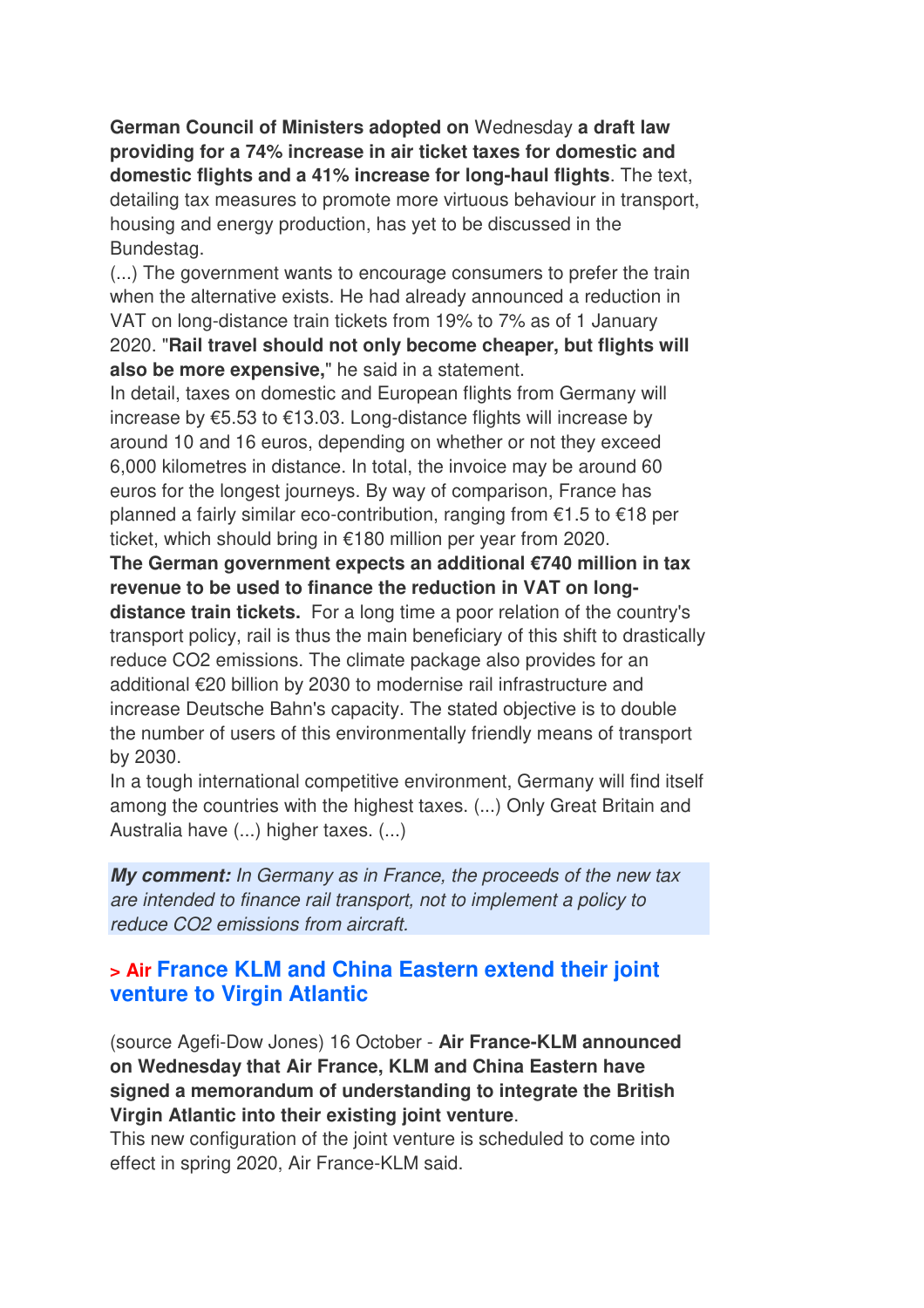"By combining our offers, we will create an even more attractive commercial offer for our customers, focusing on markets from the United Kingdom to China," said Patrick Alexandre, Executive Vice President of Air France-KLM in charge of sales and alliances. China Eastern Airlines owns 8.8% of **Air France-KLM,** which in turn **has signed an agreement to acquire a 31% stake in Virgin Atlantic. The Franco-Dutch group is still waiting for regulatory approvals to finalize this acquisition**.

## **> AFI KLM E&M focuses on aircraft dismantling**

(source aerobuzz) 18 October - Since 2018, the Air France KLM group has completed the acquisition of two Boeing 777-200ERs. The GE90- 94B engines of the aircraft were checked and brought back into compliance, before being made available (via the group's maintenance workshops) as an exchange solution for AFI KLM E&M support customer companies for this aircraft and engine type. Several hundred parts on these aircraft will be recertified before being resold or supplied to the worldwide network of spare pools (stock shared by several customers) and AFI KLM E&M workshops, thus contributing to improving the level of service provided to its customers and reducing maintenance costs for its customers.

Through its organisation and network, **AFI KLM E&M is structured to be able to exploit the potential of assets - equipment, engines - that can be put back into service after dismantling. As an** "airline-MRO", i. e. by putting the experience of fleet management at the service of the maintenance and repair activity, the group benefits from extensive visibility on the fleet plans of client companies in order to identify investment opportunities opening up on the dismantling market. Dismantling activities can be carried out internally at KLM UK Engineering, which has capacity on single-aisle aircraft, and at Bonus Tech for engines, or by partners.

**The recovered assets are then checked, revised and recertified, before being fed into its maintenance workshops and pools around the world**. Parts can also be sold on the second-hand market through our trading joint venture AAF Spares. AFI KLM E&M Teardown Management centralizes the management and coordination of all these activities, from sourcing to trading and parts availability, and offers the necessary agility to quickly turn investment opportunities corresponding to maintenance needs into reality, explains Air France KLM E&M.

*My comment: The* use of second-hand spare parts is a good way out of the monopoly exercised by aircraft equipment and engine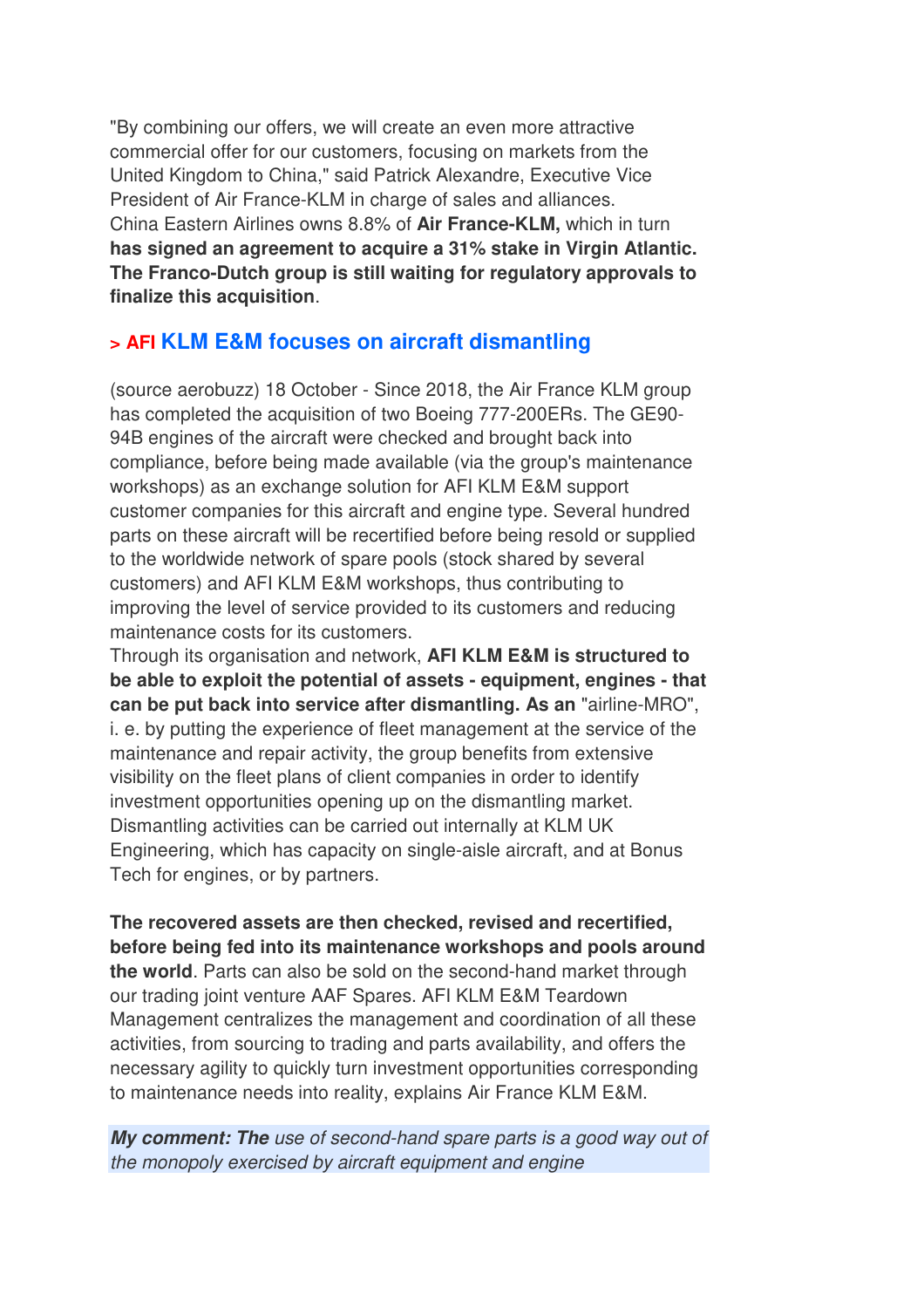## **> Five Questions: stopping your holiday flights (Cinq questions: arrêt des vols loisirs)**

(source De Telegraaf translated with Deepl) October 16 - The **government wants to try to limit new leisure flights in Schiphol**. This is indicated in Minister Van Nieuwenhuizen's draft White Paper on Aviation (Infrastructure).

Why is the minister running with this?

**Under certain conditions, Schiphol is allowed to continue its growth after 2021. Currently, the airport's capacity is distributed on the basis of free competition**. This means that in principle, every airline should have access to it, even if the route it wishes to use is already part of Schiphol's network. (...) **So the minister (...) comes with her own regulations to try to distribute these new flights in a different way.** 

#### Why is the issue being addressed in this way?

This is the result of the European Commission's competition rules in Brussels, which have given a lot of space to low-cost carriers over the past twenty years. However, the so-called selectivity policy of 2008 has so far failed, because of Schiphol himself. The latter used low-cost airlines, which accelerated the filling of the airport. **Leisure flights are expected to depart in part for Lelystad and Eindhoven airports**. What went wrong in the end?

The Minister has not been able to specifically transfer leisure flights from Schiphol to Lelystad (...). **Brussels wants newcomers to have the opportunity to settle in Lelystadt as well.** 

#### What are the minister's chances?

This is a difficult path that the Minister is embarking on; it has been the subject of many disputes over the years. Once again, it will be necessary to ask the powerful Brussels to authorise the adoption of a separate Dutch regulation. (...) Other airlines are preparing for a dispute with the KLM group.

#### Why the KLM group?

It already uses 70% of Schiphol's capacity, but wishes to further develop the intercontinental network. Due to current competition regulations, it will soon lag behind in the distribution of new landing rights. At the same time, KLM has the necessary fleet to operate direct flights to other economic centres around the world. That is why the government wants to do something about it.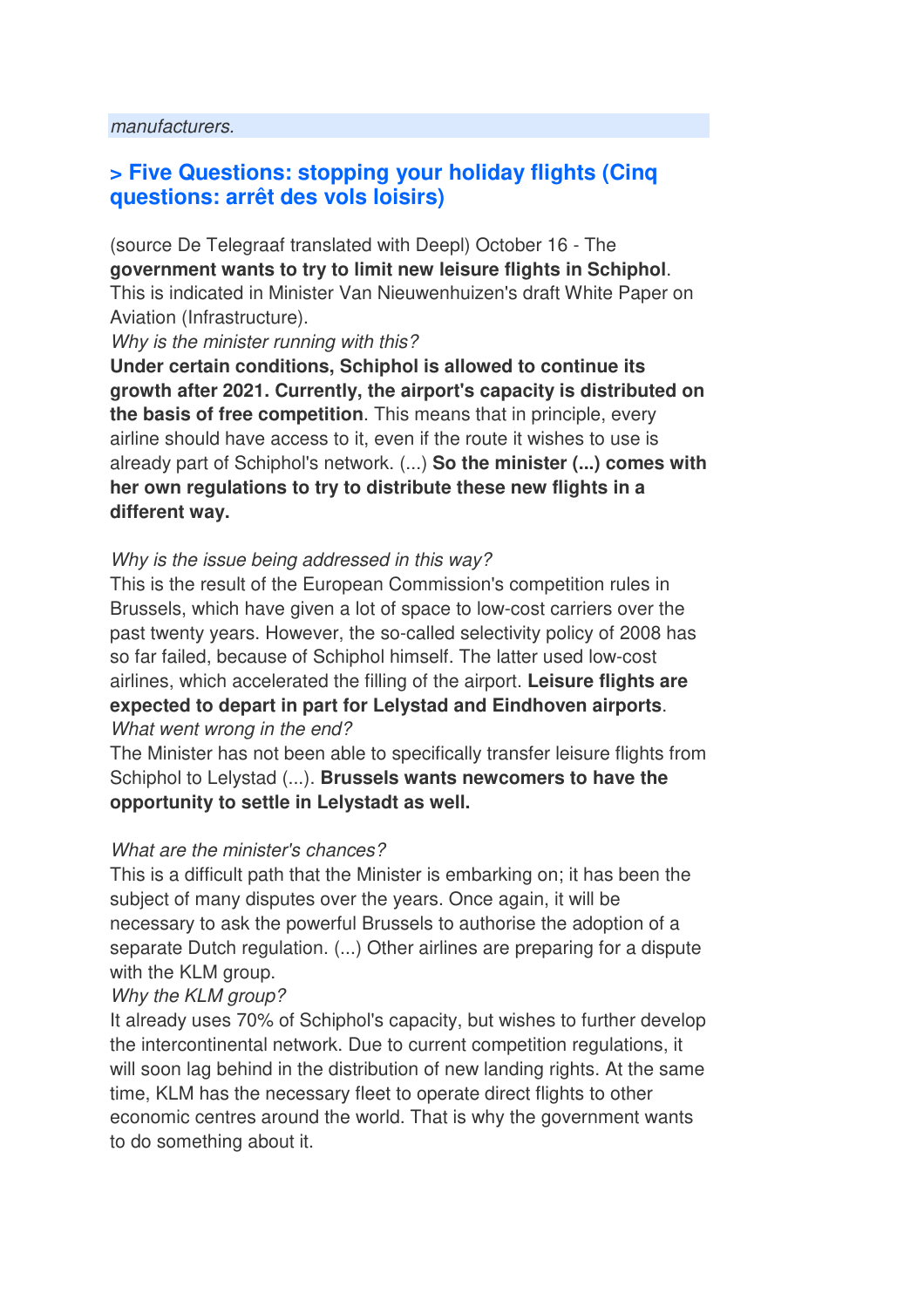*My comment:* How can I ensure the development of KLM without harming the residents of Schiphol?

The current proposal of the Dutch government is to require low-cost airlines to transfer some of their flights from Schiphol to other Dutch airports.

This project is close to the one already rejected by the European Commission in Brussels. It seems likely that it will also be rejected.

## **> France, Ryanair's new ring road and easyJet**

(source Les Échos) October 17 - **France is on the way to becoming the new battleground for Ryanair and easyJet**. The Irish low-cost airline, which has been several years behind its British competitor on the French market, has decided to step up its efforts this year. At a press conference this Wednesday in Paris, its marketing director, Kenny Jacobs, announced the opening of 35 new routes from French airports next summer. This will bring the total number of routes marketed by Ryanair to or from 28 French airports to 233. For the time being, **easyJet remains** by far the **leading low-cost airline in France, with more than 20 million passengers carried last year** and more than 250 lines. But (...) after inaugurating its first two French bases last April, in Bordeaux and Marseille, with three Boeing 737s each, **Ryanair inaugurated a third base in Toulouse on October 4**, with two aircraft to start. A fourth base should soon be official at Beauvais Airport (...).

**Ryanair hopes to increase from nearly 10 million passengers carried in 2018 on its French routes to 12.7 million in 2019 and nearly 20 million** at **the end of 2020.** This would allow it to get closer to easyJet, but also to widen the gap with other low-cost airlines in France. **Transavia France, in particular, remains below 10 million passengers and its development plan is still pending.** 

 However, **Ryanair still has to count on the hostility of the French aircrew unions**, including the pilots' **union**, the SNPL. They still criticize it for not fully complying with French social constraints and call on the French authorities to be more firm. (...) In

#### addition, **Ryanair must**

 also take **into account the gradual disappearance of certain more or less legal subsidies granted by local authorities in** return for serving their small airports. At the beginning of the year, it had already announced its departure from Montpellier, after the end of subsidies deemed illegal. And this month, it was the turn of the urban community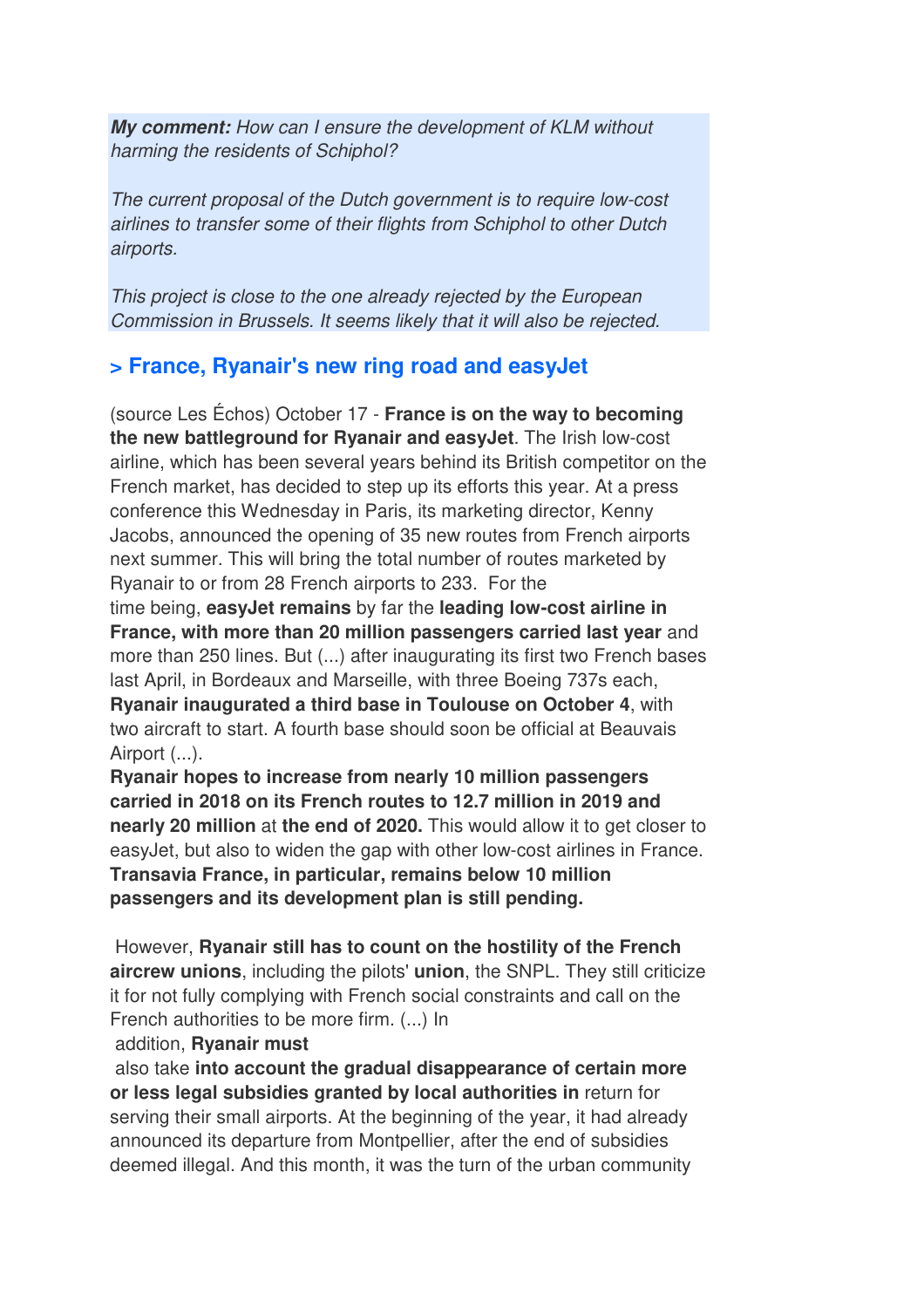of Grand Poitiers to vote for the non-renewal of the marketing contract.  $($ ...)

*My comment:* Ryanair has decided to accelerate its development on the French market by setting up bases in France, such as easyJet, Vueling, Volotea... and Transavia France.

### **> Norwegian and Jetblue are preparing a major alliance**

(source La Tribune) October 17 - (...) It is a powerful alliance in the lowcost world that is being prepared on the transatlantic axis. This Thursday, **Norwegian, Europe's largest long-haul low-cost airline, announced the signing of a letter of intent with the second largest US low-cost airline JetBlue.** This is in order to establish a partnership that could start next summer.

(...) If successful, this agreement will be good news for Norwegian, which is in financial difficulty. Indeed, it would help to supply its transatlantic flights with Jetblue passengers. It would be in addition to the same type of agreement that Norwegian signed in London with Easyjet. For JetBlue, this partnership would enable it to market longhaul flights before the launch of its operations to London in 2021 and later to Paris and Amsterdam (...).

*My comment:* When a European company like Norwegian enters the transatlantic market, one of the main difficulties it faces is finding customers on the other side of the Atlantic.

The alliance with JetBlue should enable Norwegian to overcome this difficulty.

## **> The situation is deteriorating further for Alitalia**

(source L'Écho touristique) October 17 - Alitalia's future is still darkening. **The extension of at least eight weeks requested by Ferrovie dello Stato (and Atlantia) for the** submission of a firm offer revealed by Corriere della Sera - **raises doubts, particularly legal ones, in the** eyes of the Commissioners in charge of the case. (...) According to the Italian media, (...) the tone of the letter sent by Ferrovie dello Stato (and Atlantia) to request more time (this would be the seventh extension) to reach an agreement with Delta or, with Lufthansa, was not appreciated.

**The Commissioners will take 48 hours to consider the extension granted to the company**. While it is premature to imagine the liquidation of Alitalia to protect privileged creditors, this endless series turns to tragedy. The risk now is that a consortium will not emerge until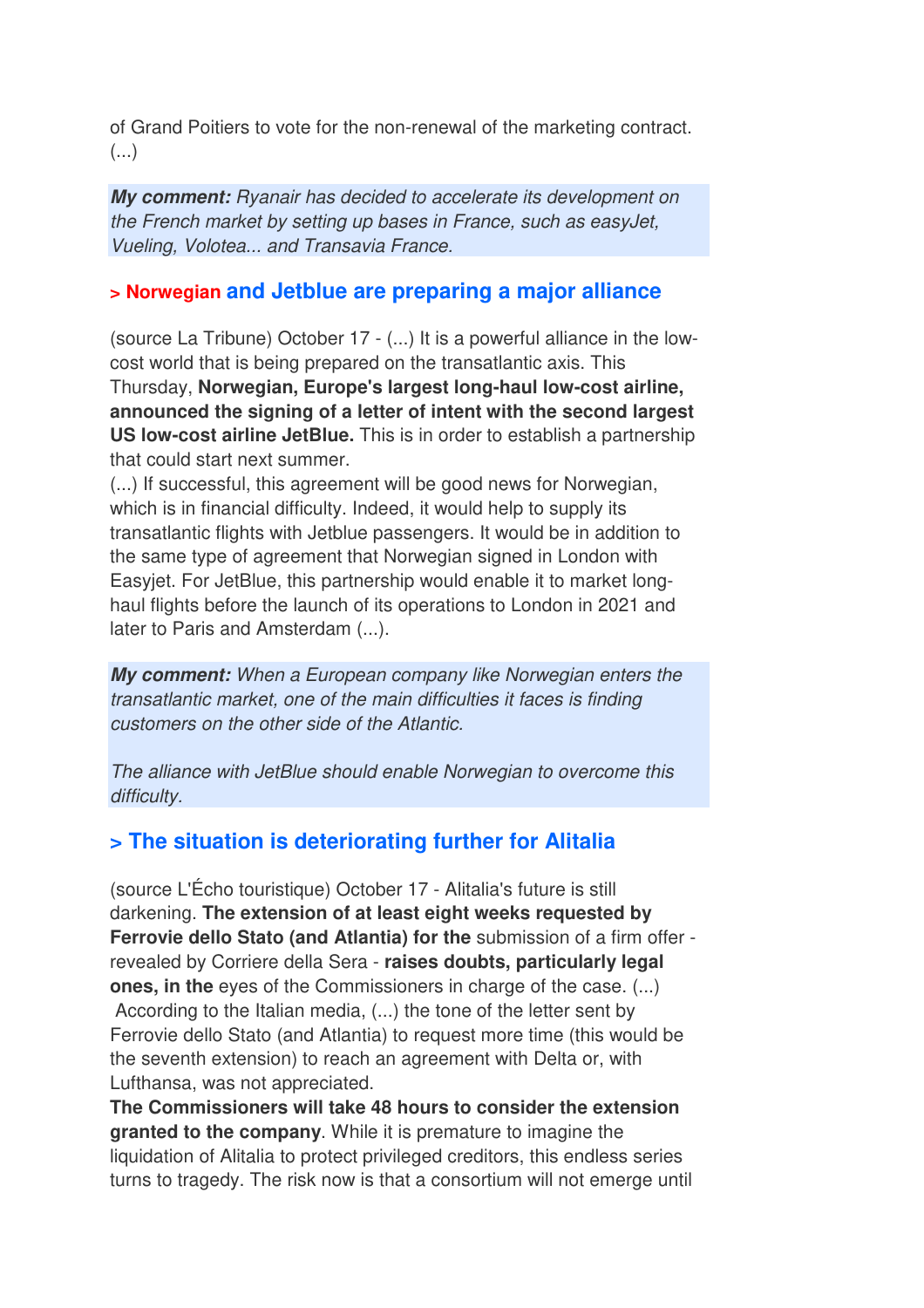March 2020 (...).

 In Frankfurt, **a Lufthansa spokesman reiterated Lufthansa's proposal for a commercial collaboration but denied any interest in investing in Alitalia**. The German company does not want to repeat the "traumatic" experience of the acquisition of Air Berlin. But in recent weeks, she has been trying to find out where to invest: on her table are the Condor, Norwegian Air, Sas, Adria Airways files. Alitalia is not the only one....

*My comment: It would be a* question of granting a new deadline, until 1 December (2019), to finalise the project to acquire Alitalia.

One of the main buyers, the Atlantia

 group, threatened to stop participating in the rescue plan. The Italian government has launched proceedings against its subsidiary Autostrade per l'Italia, which was implicated after the collapse of a bridge in Genoa.

#### **> Etihad Airways expects a return to profitability in 2023**

(source Reuters) October 8 - **Abu Dhabi-based Etihad Airways hopes to return to profitability in 2023 after a five-year recovery plan**, its sales manager Robin Kamark said Wednesday.

Etihad suffered its third consecutive year of annual losses in 2018 despite savings of nearly half a billion dollars by reducing its workforce and fleet. Kamark told reporters on the sidelines of an aviation conference in Abu Dhabi that Etihad has taken delivery of two Airbus A-350-1000 aircraft.

*My comment:* Over the last three years, Etihad Airways has accumulated \$4.7 billion in losses. Over the same period, its sales increased from \$9 billion to \$5.9 billion.

How can this company continue to operate without significant support from its government?

#### **> 737 Max: Boeing and the FAA are passing the buck**

(source Les Échos) October 21 - Who in Boeing or the U.S. Civil Aviation must take the blame for letting the 737 Max MCAS system fly, which caused the Lion Air and Ethiopian Airlines crashes? This is the question underlying the latest bitter-sweet exchanges between the aircraft manufacturer and the Federal Aviation Administration (FAA) conducted through the intermediary press.

**Accused this weekend of withholding information about MCAS**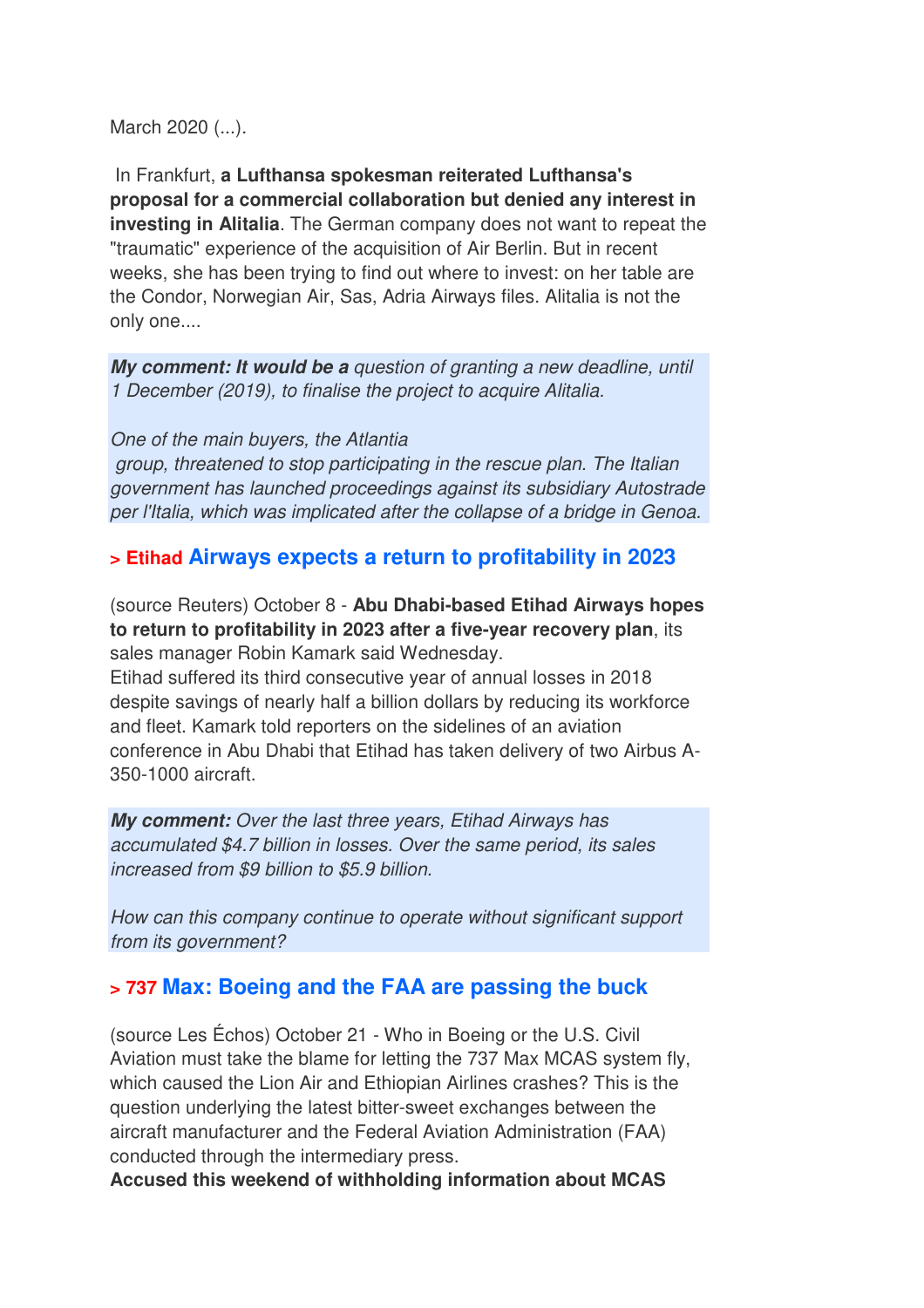**malfunctions, Boeing responded on Monday with a statement stating that it had informed the FAA "on multiple occasions" of** changes to this stall protection system as part of the certification process. A

 way for the aircraft manufacturer to counterattack on the media field, **after the disastrous effect produced by the publication, last Friday, of an exchange of messages dating from 2016 between a former Boeing test pilot and one of his colleagues, mentioning problems encountered in the simulator with the MCAS system**.

From these messages sent by Boeing to FAA investigators earlier this year, it appeared that the dangerousness of the MCAS system, which was able to take control of the pilots to put the aircraft in a nose-down attitude, had already manifested itself during a simulator session during certification tests... And, according to its managers, the FAA had not been informed of these anomalies. This would have the great advantage of relieving him of his responsibility.

Without formally contradicting its regulatory authority, Boeing claims to have kept the FAA and international regulators informed "on several occasions throughout the process" of developments on the MCAS system. "The process also included the evaluation of the MCAS in low speed configurations for training and certification," says the aircraft manufacturer. As for the exchange of messages between the test pilot and his former colleague, it would have been misinterpreted, Boeing asserts. According to the aircraft manufacturer, the problems mentioned concerned only the flight simulation software, not the aircraft. (...)

 This would shake the ASF thesis that has been left in the dark. This could make all the difference in the event of a trial. **Unlike European regulations, which place the final responsibility on the shoulders of the aircraft manufacturer and its chief executive officer, American regulations place the responsibility for certification on the FAA**. This is despite the fact that the certification tests were conducted end-to-end by Boeing engineers, in accordance with the "delegation" principle, which allows the FAA to assign the certification of non-critical systems to the company that designed them. A system also applied in Europe, by the European Aviation Safety Agency, but under the responsibility of the company.

*My comment:* Last week's revelations raise the question of 737 Max's accident liability: is it the responsibility of the FAA (American Civil Aviation) or Boeing?

They are likely to delay the return to service of the B737 Max. Air Canada, which has a 737 Max simulator, does not plan any flights of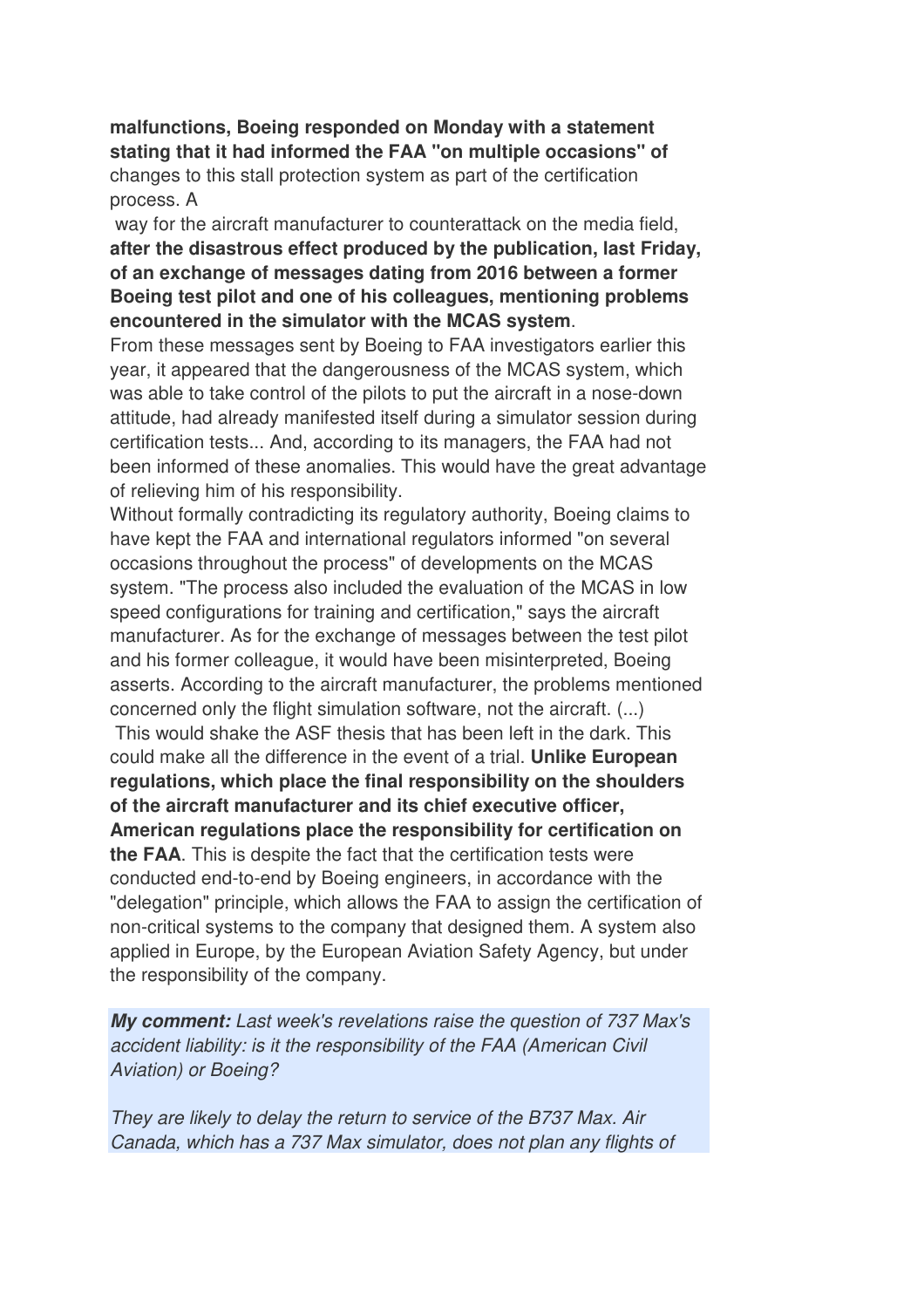## *Stock market press review*

## **> Air France KLM: more opinions**

(source Boursier com) October 15 - Air France KLM has recovered 0.8% this Tuesday to 10.22 euros at closing, while broker Berenberg remains buyer on the airline, but with an adjusted target price of 13 to 12.40 euros. The Franco-Dutch company reported an increase in its activity in September with 9.3 million passengers transported (+2.2%). Among other opinions, AlphaValue decided to reduce its opinion from "accumulating" to "reducing" it despite an adjusted target of 10 to 10.1 euros. Redburn on the contrary went from "neutral" to "buy" on the value with a target price raised to 9.66 euros.

Bank of America Merrill Lynch, which recently took over the case with a "buy" advice and a target of 12 euros, expects market share gains and improved margins, while the solidity of the balance sheet also makes it possible to consider the payment of dividends...

*My comment:* Financial analysts have been cautious about Air France-KLM in recent months. They are waiting for the publication of the third quarter results on 31 October, the most profitable for airlines.

They are especially looking forward to Investor Day, November 5, during which Air France-KLM CEO Ben Smith is expected to announce the Air France-KLM Group's trajectory for the coming years.

## *End of the press review*

## **> Follow-up to the referendum on the privatisation of Aéroports de Paris**

The consultation mechanism on the privatisation of the ADP group is open from 13 June to March 2020. To lead to a shared initiative referendum (RIP), it requires the signature of 4.7 million voters.

On the Internet, the consultation is signed on the website referendum.interieur.gouv fr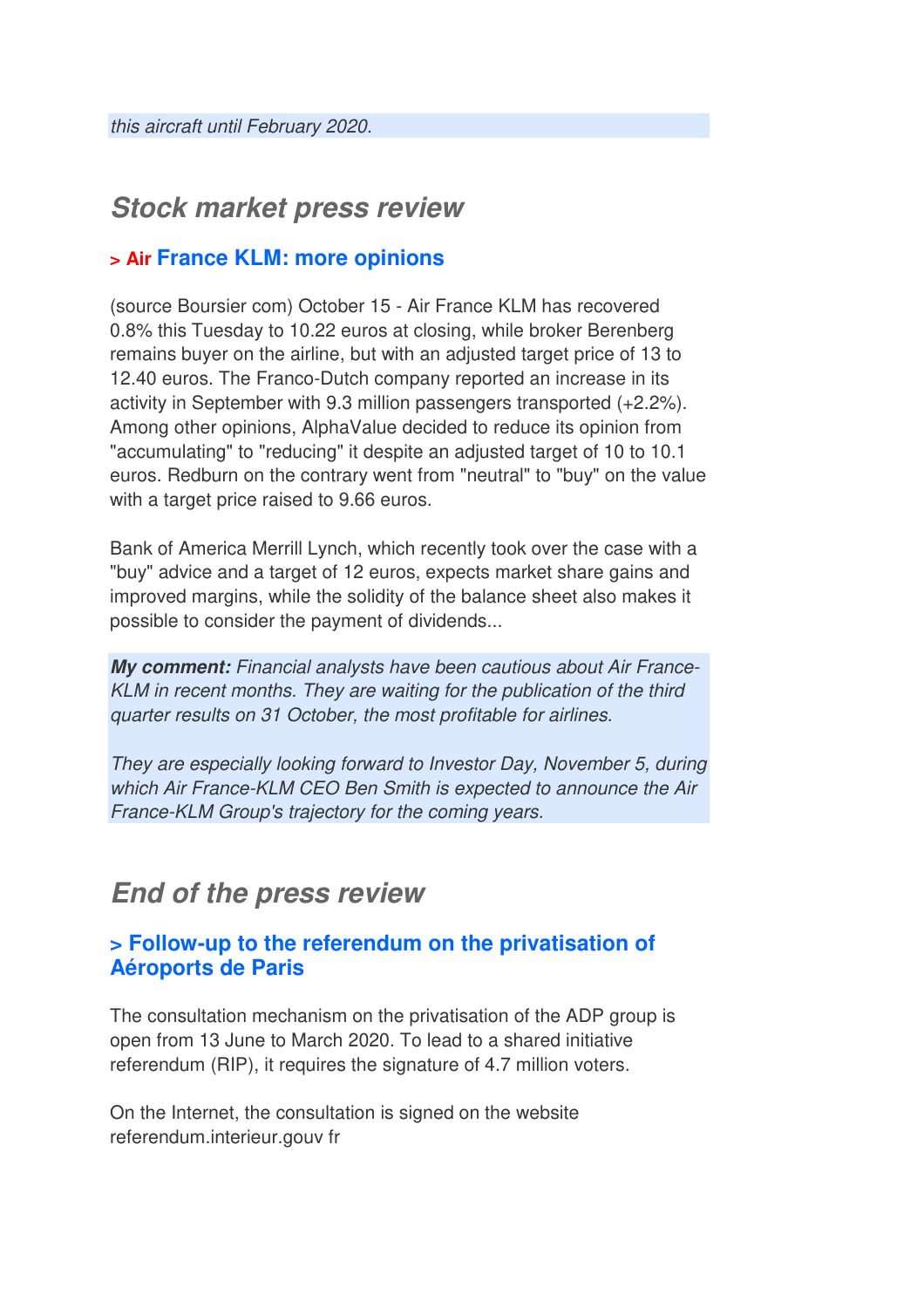As of 21 October, the consultation had collected 847,000 signatures, or 17.95% of the required signatures.

#### **> My comment on the evolution of the Air France-KLM share price**

**The Air France-KLM share price was €10.55 at the end of Monday 21 October. It is up** (for the sixth consecutive week) **by 4.04%.**

**The average (consensus) of analysts for the AF-KLM share is 10.81 euros.**

**The barrel of Brent oil** (North Sea) **is up from \$1 to \$59.** Apart from two short periods, it recorded its lowest price since the beginning of the year.

#### **This indicative information does not in any way constitute an incentive to sell or solicit the purchase of Air France-KLM shares.**

You may react to this press review or provide me with any information or thoughts that may help me to better manage my role as a director of the Air France-KLM group.

## **You can ask me, by return, any questions about the Air France-KLM group or employee share ownership....**

See you soon.

To find the latest press reviews on Monday, it's here

## **If you enjoy this press review, circulate it.**

New readers will be able to receive it by providing me with the email address of their choice.

# **| François Robardet**

## **Director Air France-KLM representing PS and PNCV employee shareholders You can find me on my twitter account @FrRobardet**

This press review deals with topics related to Air France-KLM shareholding.